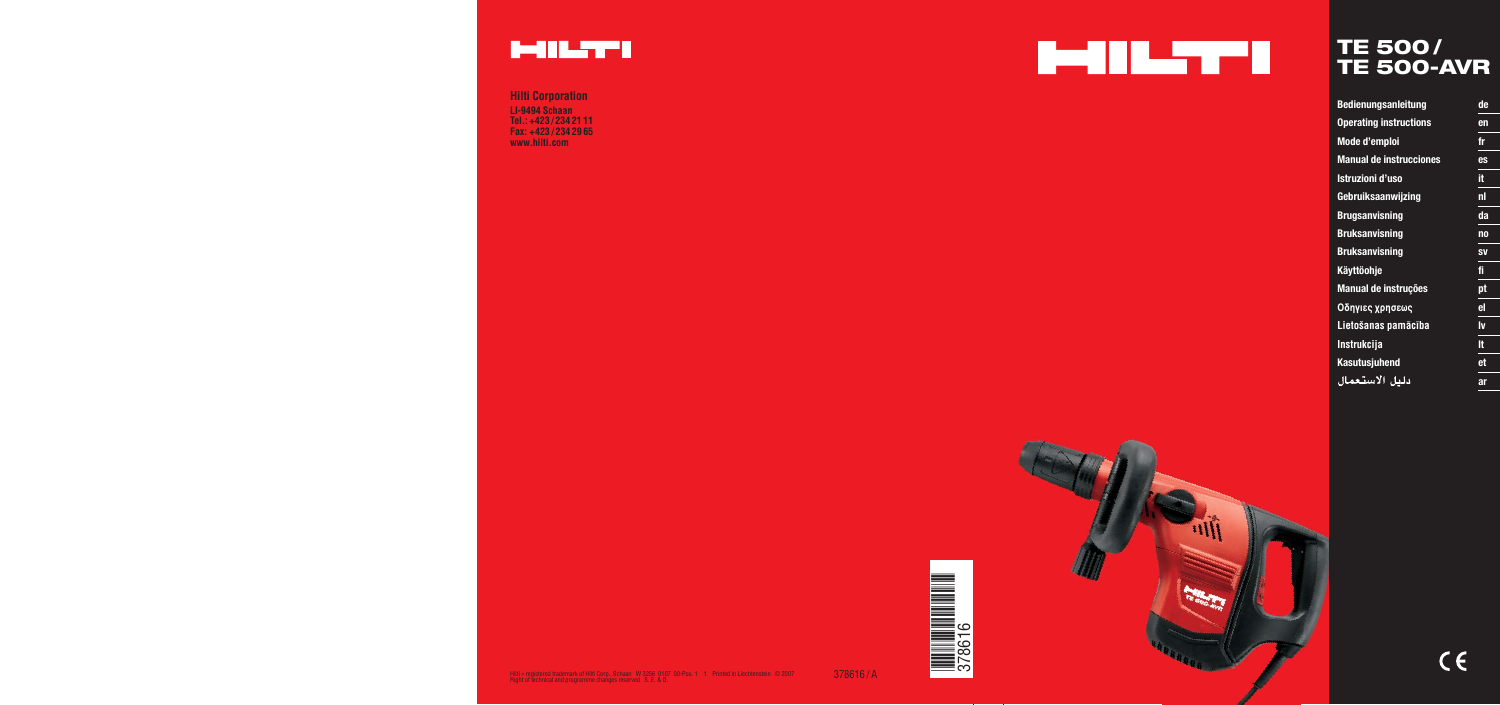

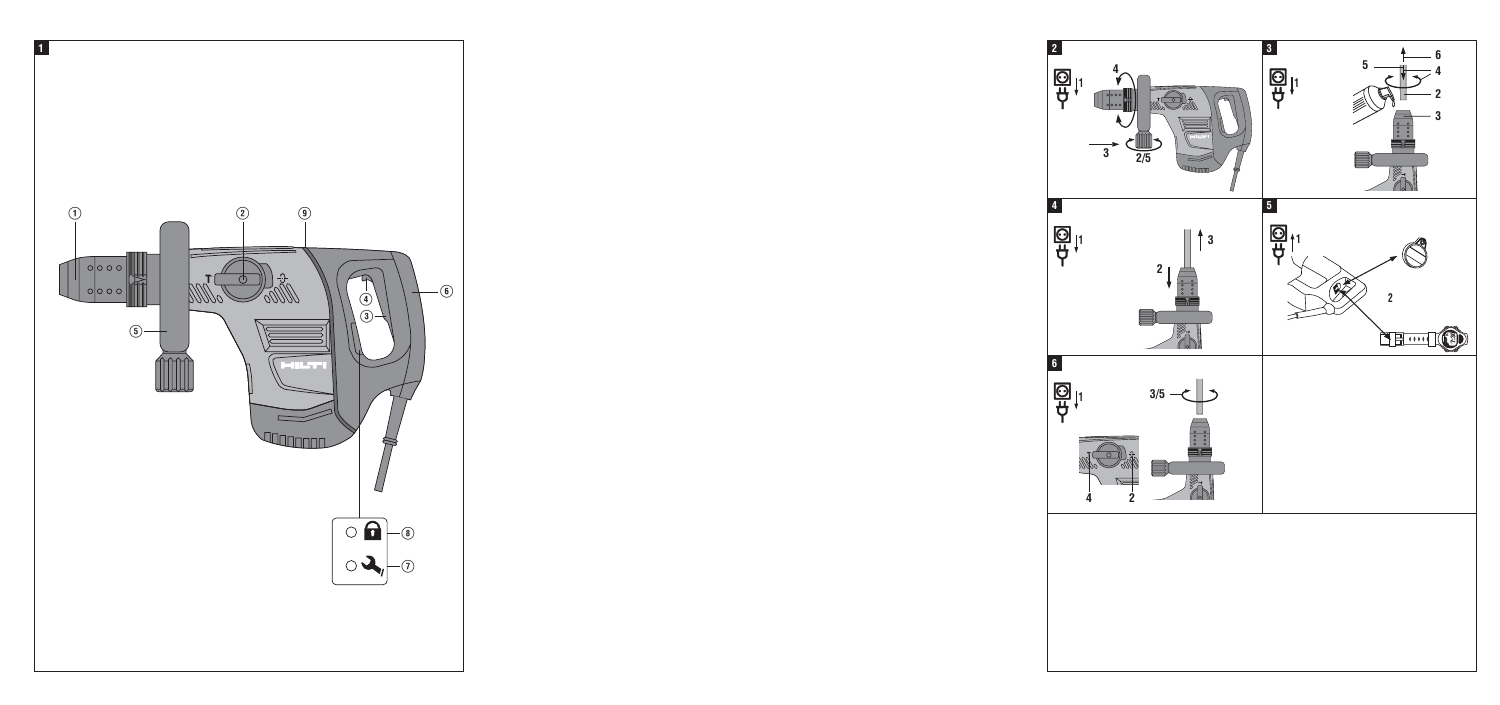# **TE 500 / TE 500**‑**AVR breaker**

*It is essential that the operating instructions are read before the power tool is operated for the first time.*

*Always keep these operating instructions together with the power tool.*

*Ensure that the operating instructions are with the power tool when it is given to other persons.*

| <b>Contents</b>                     | Page            |
|-------------------------------------|-----------------|
| 1. General information              | 15              |
| 2. Description                      | 16              |
| 3. Accessories, consumables         | 18              |
| 4. Technical data                   | 19              |
| 5. Safety rules                     | 20              |
| 6. Before use                       | $\overline{22}$ |
| 7. Operation                        | $\overline{22}$ |
| 8. Care and maintenance             | $\overline{24}$ |
| 9. Troubleshooting                  | $\overline{25}$ |
| 10. Disposal                        | $\overline{26}$ |
| 11. Manufacturer's warranty - tools | 26              |
| 12. EC declaration of conformity    |                 |

# **1. General information**

#### **1.1 Safety notices and their meaning DANGER**

Draws attention to imminent danger that could lead to serious bodily injury or fatality.

#### **WARNING**

Draws attention to a potentially dangerous situation that could lead to serious personal injury or fatality.

#### **CAUTION**

Draws attention to a potentially dangerous situation that could lead to slight personal injury or damage to the equipment or other property.

#### **NOTE**

Draws attention to an instruction or other useful information.

## **Operating controls and indicators**

- @ Chuck
- $(2)$  Function selector switch
- = Control switch % Control switch lock
- $\overline{6}$  Side handle
	- (6) Rear grip surface
	- ) Service indicator
	- $\circledR$  Theft protection indicator (option)
	- § AVR active vibration reduction (only
		- TE 500‑AVR)

## **1.2 Explanation of the pictograms and other information**

#### **Warning signs**

General

Wear eye protection





warning electricity

**Obligation signs**







Wear ear protection



Wear a hard hat

Wear protective gloves

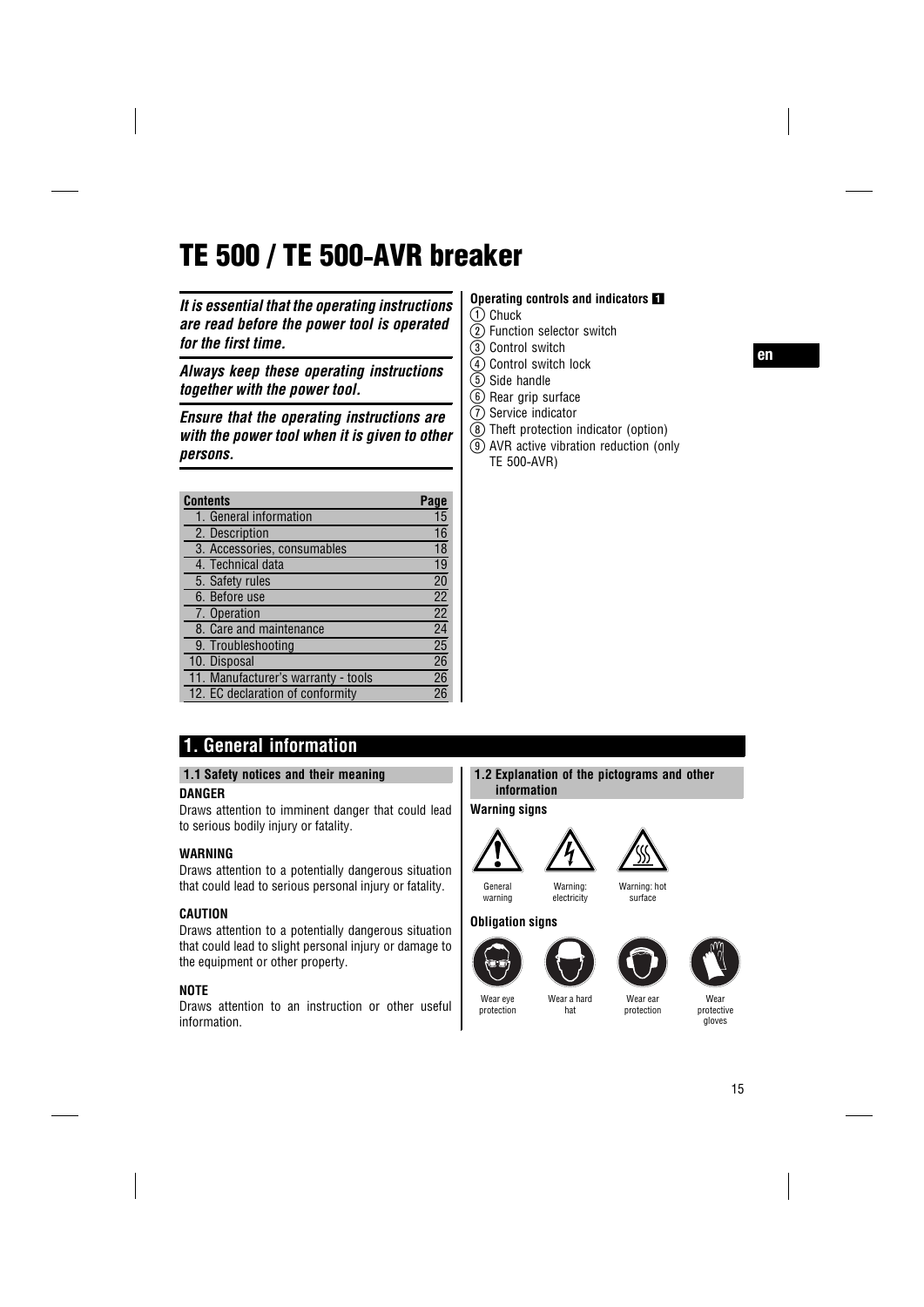

 $\blacksquare$  These numbers refer to the corresponding illustrations. The illustrations can be found on the fold-out cover pages. Keep these pages open while studying the operating instructions.

In these operating instructions, the designation "the power tool" always refers to the TE 500 or TE 500-AVR breaker.

#### **Location of identification data on the power tool**

The type designation can be found on the type identification plate and the serial number on the side of the motor housing. Make a note of this data in your operating instructions and always refer to it when making an enquiry to your Hilti representative or service department.

Type:

Serial no.:

## **2. Description**

#### **2.1 Use of the product as directed**

The power tool is an electrically-powered breaker with pneumatic hammering mechanism.

The power tool is designed for medium-duty chiseling on masonry and concrete.

Working on materials hazardous to the health (e.g. asbestos) is not permissible.

The power tool is designed for professional use and may be operated, serviced and maintained only by trained, authorized personnel. This personnel must be informed of any special hazards that may be encountered. The power tool and its ancillary equipment may present hazards when used incorrectly by untrained personnel or when used not as directed.

The working environment may be as follows: construction site, workshop, renovation, conversion or new construction.

The power tool may be used only in a dry environment.

Do not use the power tool where there is a risk of fire or explosion.

The power tool may be operated only when connected to a power supply providing a voltage and frequency in compliance with the information given on its type identification plate.

Modification of the power tool or tampering with its parts is not permissible.

To avoid the risk of injury, use only genuine Hilti accessories and insert tools.

Observe the information printed in the operating instructions concerning operation, care and maintenance.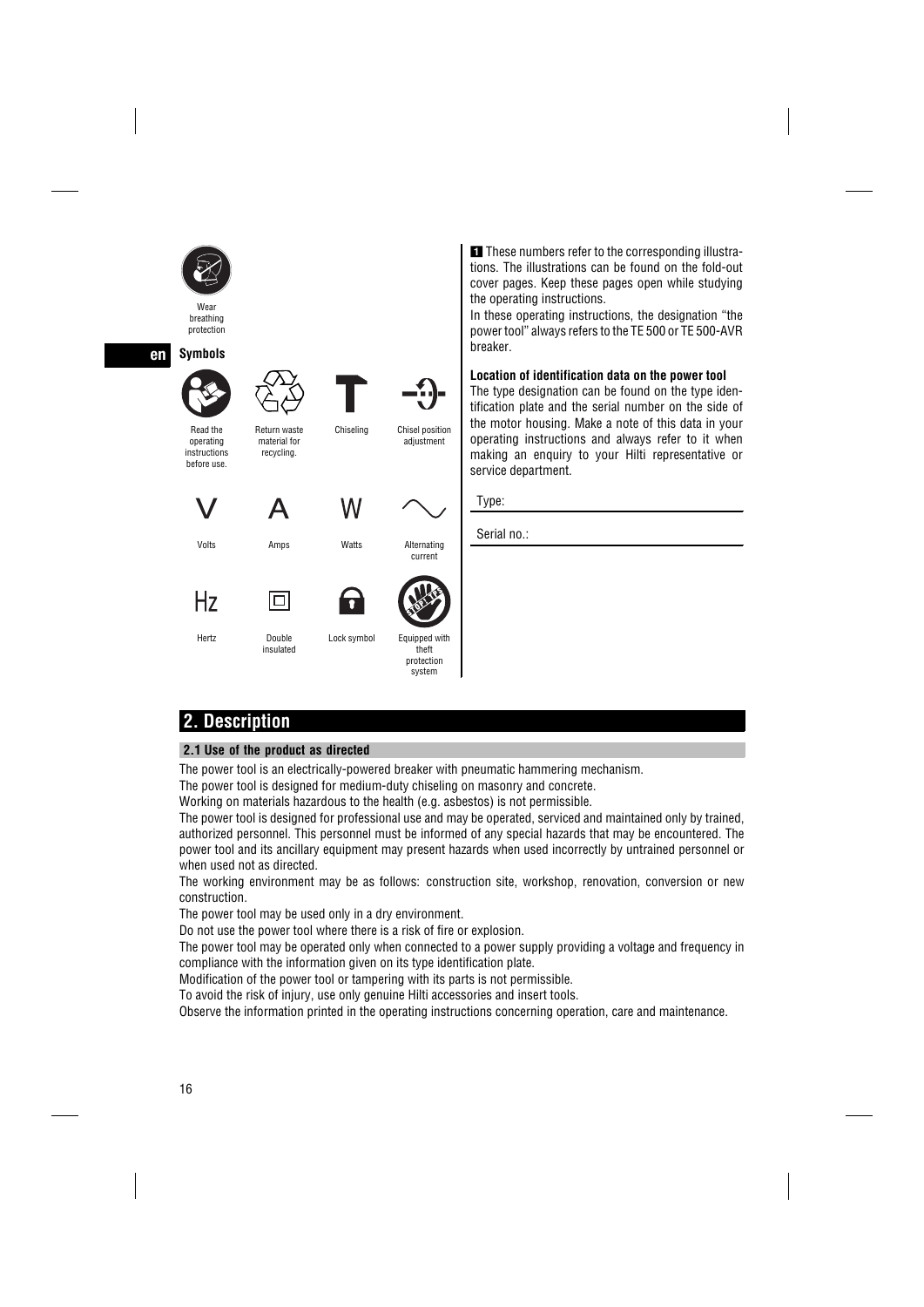#### **2.2 Chuck**

TE‑Y (SDS‑max) chuck

#### **2.3 Switches**

Lockable control switch Function selector switch: Chisel adjustment (24 positions) Chiseling

#### **2.4 Grips**

Vibration-absorbing, pivotable side handle Vibration-absorbing grip

#### **2.5 Protective devices**

Electronic restart interlock to prevent the power tool starting unintentionally after an interruption in the electric supply (see section 9 "Troubleshooting").

#### **2.6 Lubrication**

Gearing and hammering mechanism with separate lubrication chambers

#### **2.7 Active vibration reduction (only TE 500**‑**AVR)**

The power tool is equipped with an AVR active vibration reduction system which reduces vibration significantly compared to power tools without active vibration reduction.

#### **2.8 TPS theft protection system (optional)**

The power tool may be equipped with the TPS theft protection system as an option. If the power tool is equipped with this feature, it can be unlocked and made ready for operation only through use of the corresponding TPS key.

#### **2.9 LED indicators**

Service indicator LED (see section "Care and maintenance") Theft protection system indicator (optional) (see section "Operation")

#### **2.10 Items supplied as standard**

- 1 Power tool with side handle
- 1 Operating instructions
- 1 Hilti toolbox
- 1 Cleaning cloth
- 1 Grease

#### **2.11 Using extension cords**

Use only extension cords of a type approved for the application and with conductors of adequate cross section. The power tool may otherwise lose performance and the extension cord may overheat. Check the extension cord for damage at regular intervals. Replace damaged extension cords.

**en**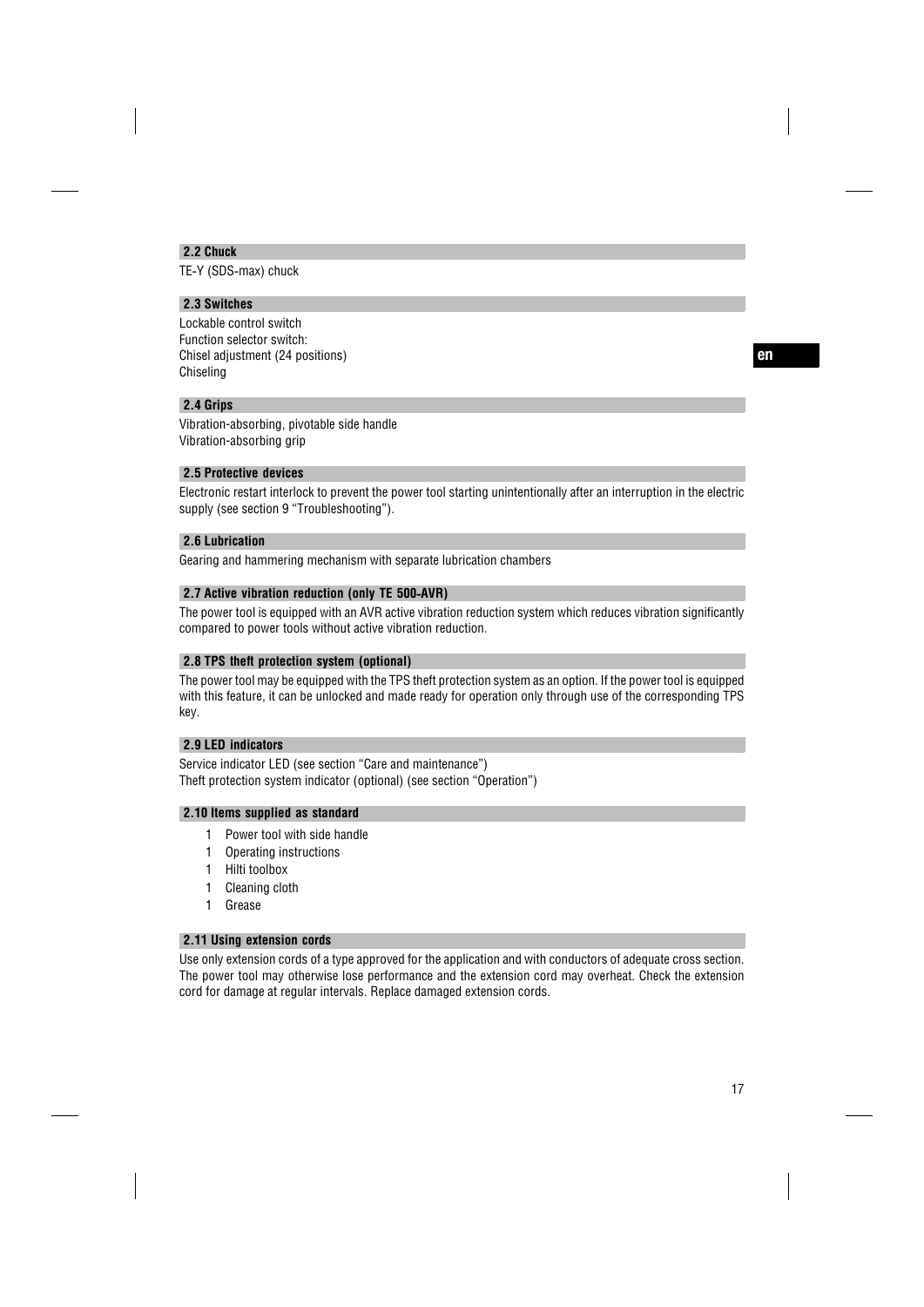**Recommended minimum conductor cross section and max. cable lengths**

| <b>Conductor cross section</b> | $1.5 \text{ mm}^2$ | $2 \text{ mm}^2$ | $2.5 \text{ mm}^2$ | $3.5 \text{ mm}^2$ |
|--------------------------------|--------------------|------------------|--------------------|--------------------|
| Mains voltage 100V             |                    | 30 <sub>m</sub>  |                    | 50 <sub>m</sub>    |
| Mains voltage 110-120 V        | 20 <sub>m</sub>    | 30 <sub>m</sub>  | 40 <sub>m</sub>    |                    |
| Mains voltage 220-240 V        | 30 <sub>m</sub>    |                  | 75 m               |                    |

Do not use extension cords with 1.25 mm² conductor cross section. **en**

#### **2.12 Using extension cords outdoors**

When working outdoors, use only extension cords that are approved and correspondingly marked for this application.

#### **2.13 Using a generator or transformer**

This power tool may be powered by a generator or transformer when the following conditions are fulfilled: The unit must provide a power output in watts of at least twice the value printed on the type identification plate on the power tool. The operating voltage must remain within +5% and -15% of the rated voltage at all times, frequency must be in the  $50 - 60$  Hz range and never above 65 Hz, and the unit must be equipped with automatic voltage regulation and starting boost.

Never operate other power tools or appliances from the generator or transformer at the same time. Switching other power tools or appliances on and off may cause undervoltage and / or overvoltage peaks, resulting in damage to the power tool.

## **3. Accessories, consumables**

TPS theft protection system with company card, company remote and TPS‑K key **Option** 

**Use the Hilti insert tools listed below. With these insert tools you will achieve higher performance and longer tool life as the power tool and insert tools have been optimized as a system.**

| TE-Y (SDS-max) chuck  | Width (mm)  | Length (mm) | Width (in)                        | Length (in)     |
|-----------------------|-------------|-------------|-----------------------------------|-----------------|
| Pointed chisels       |             | $280 - 700$ |                                   | $11 - 27"$      |
| <b>Flat chisels</b>   | 26          | $280 - 700$ | $\frac{3}{4}$                     | $11 - 27"$      |
| Wide-flat chisels     | $50 - 120$  | $280 - 500$ | $2 - 4\frac{1}{2}$                | $11 - 19"$      |
| <b>Hollow chisel</b>  | 28          | 280         | 1"                                | 11"             |
| <b>Channel chisel</b> | $22 - 36$   | 280         | $\frac{7}{8}$ - 1 $\frac{1}{2}$ " | 11"             |
| Mortar chisel         | 38          | 280         | $\frac{15}{16}$                   | 11"             |
| Flexible chisel       | 150         | 650         | $5\frac{7}{8}$                    | $25\frac{1}{2}$ |
| <b>Bushing tool</b>   | 40 X40      | 250         | $5\frac{7}{8}$                    | 10"             |
| Tamping tool          | 150 X150    | 300         |                                   |                 |
| Earth rod rammer      | $Ø$ 15 - 25 | 300         |                                   |                 |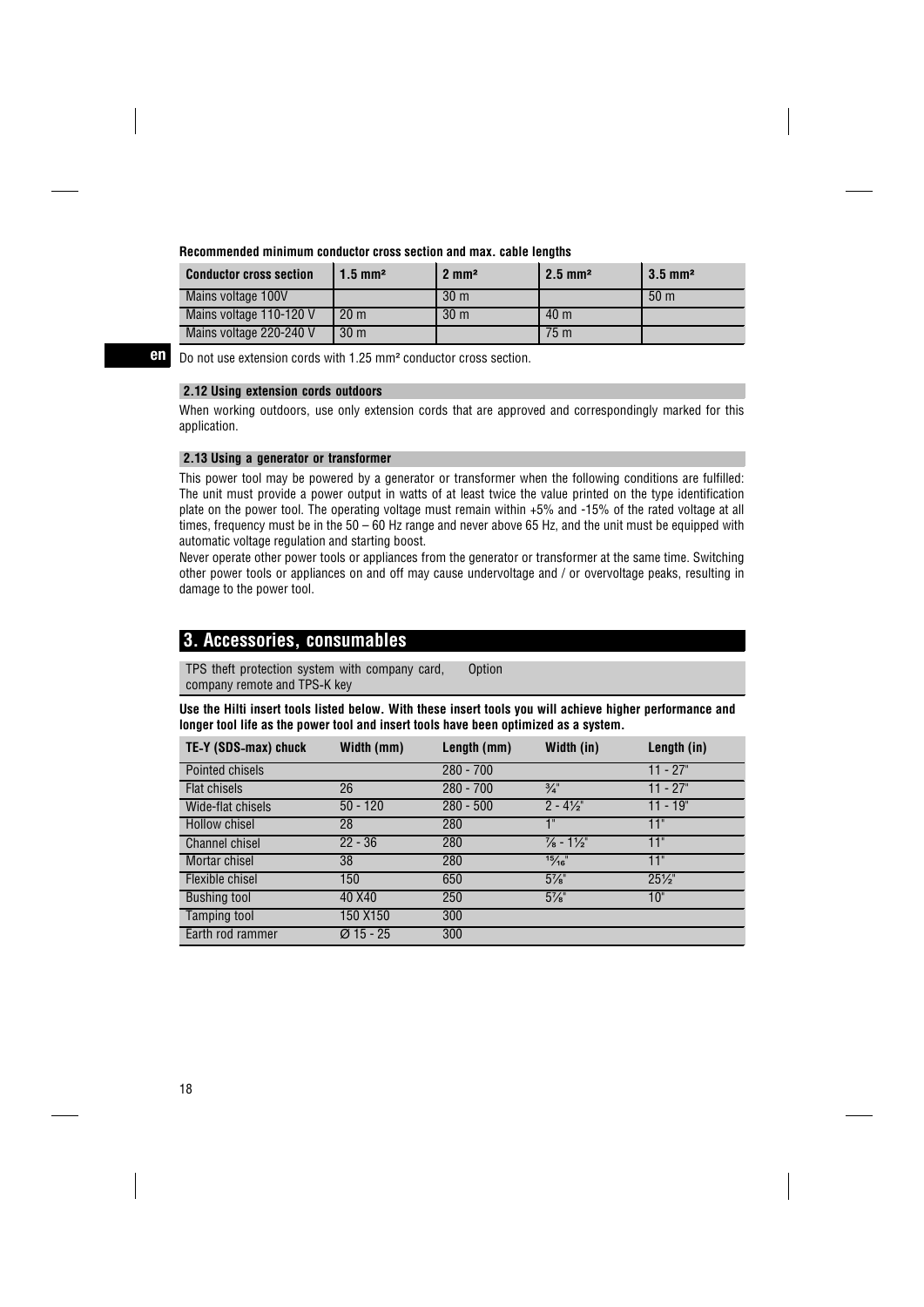# **4. Technical data**

## **NOTE**

 $\overline{\phantom{a}}$ 

The power tool is available in various voltage ratings. Please refer to the power tool's type identification plate for details of its rated voltage and rated input power.

| <b>Power tool</b>                                                       | TE 500 / TE 500-AVR                                       | en |
|-------------------------------------------------------------------------|-----------------------------------------------------------|----|
| Rated power input                                                       | 1,100W                                                    |    |
| Rated current input                                                     | Rated voltage 100 V: 13.1 A                               |    |
|                                                                         | Rated voltage 110 V: 12.9 A                               |    |
|                                                                         | Rated voltage 120 V: 13.1 A                               |    |
|                                                                         | Rated voltage 220 V: 5.8 A                                |    |
|                                                                         | Rated voltage 230 V: 5.9 A                                |    |
|                                                                         | Rated voltage 240 V: 6 A                                  |    |
| <b>Mains frequency</b>                                                  | $50 - 60$ Hz                                              |    |
| Weight in accordance with EPTA procedure 01/2003<br><b>TE 500</b>       | 5.6 kg                                                    |    |
| Weight in accordance with EPTA procedure 01/2003<br><b>TE 500-AVR</b>   | $5.7$ kg                                                  |    |
| Dimensions (L x W x H)                                                  | 471 mm x 108 mm x 243 mm                                  |    |
| Single impact energy                                                    | 7.5J                                                      |    |
| Noise and vibration information (measured in accordance with EN 60745): |                                                           |    |
| Typical A-weighted sound power level for the<br>TE 500/ TE 500-AVR      | 105 dB $(A)$                                              |    |
| Typical A-weighted sound pressure level for the<br>TE 500/ TE 500-AVR   | 94 dB (A)                                                 |    |
| Uncertainty for the given sound level                                   | 3 dB(A)                                                   |    |
| Additional information about the TE 500-AVR in accordance with EN 60745 |                                                           |    |
| Triaxial vibration values (vibration vector sum)                        | Measured in accordance with EN 60745-2-6 prAB:<br>2005    |    |
| Chiseling, $(a_{h, Chea})$                                              | $10.1 \text{ m/s}^2$                                      |    |
| Uncertainty (K)                                                         | $1.5 \text{ m/s}^2$                                       |    |
| Additional information about the TE 500 in accordance with EN 60745     |                                                           |    |
| Triaxial vibration values (vibration vector sum)                        | Measured in accordance with EN 60745-2-6 prAB:<br>2005    |    |
| Chiseling, (a <sub>h, Cheq</sub> )                                      | $12.1 \text{ m/s}^2$                                      |    |
| Uncertainty (K)                                                         | $1.5 \text{ m/s}^2$                                       |    |
| Other information about the power tool                                  |                                                           |    |
| Chuck                                                                   | TE-Y (SDS-max)                                            |    |
| Protection class as per EN                                              | Protection class II (double insulated) as per<br>EN 60745 |    |

 $\overline{\phantom{a}}$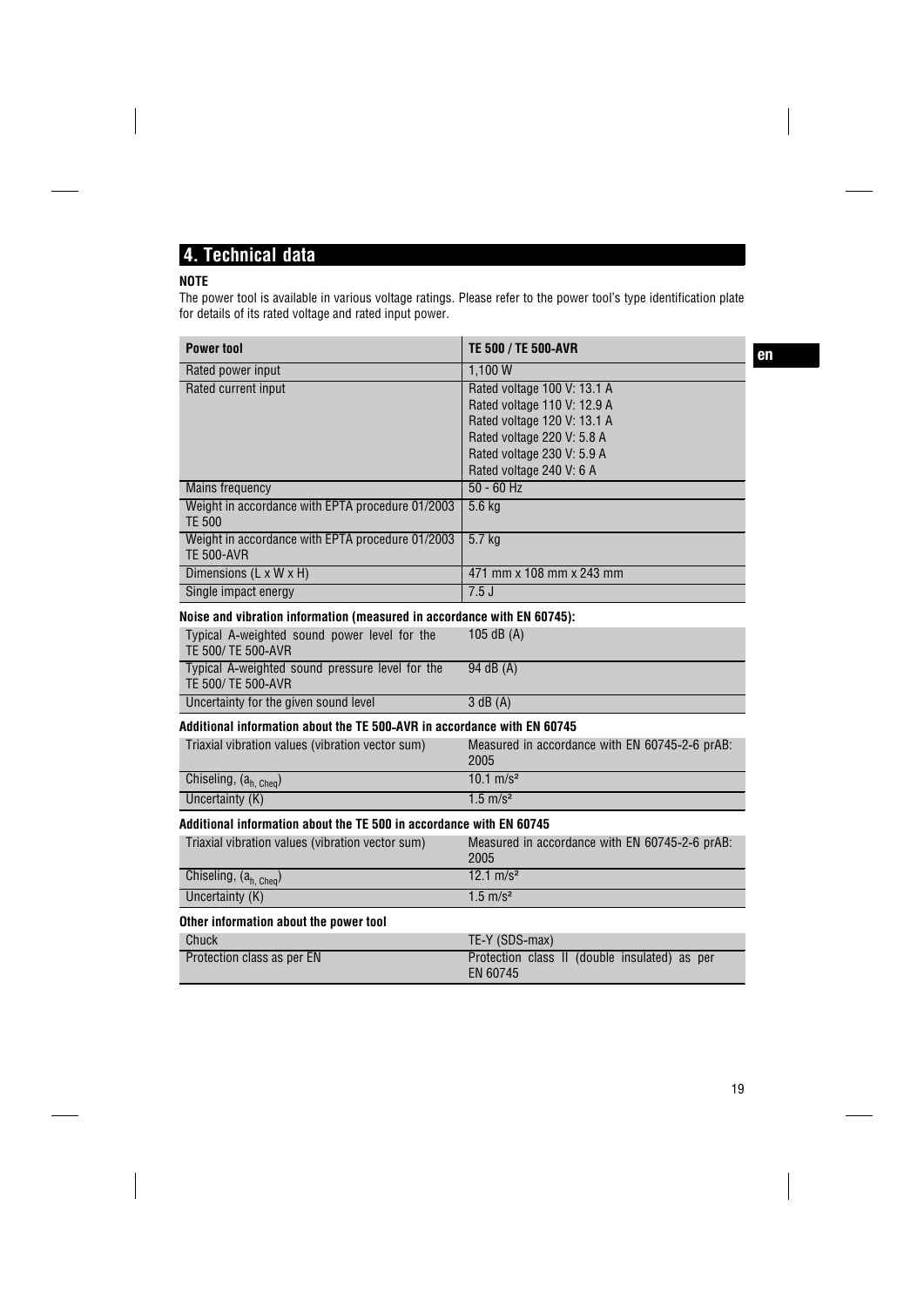## **5. Safety rules**

#### **5.1 General safety rules**

**WARNING! Read all instructions!** Failure to follow all instructions listed below may result in electric shock, fire and/or serious injury. The term "power tool" in all of the warnings listed below refers to your mainsoperated (corded) power tool or battery-operated (cordless) power tool. SAVE THESE INSTRUCTIONS.

## **5.1.1 Work area safety**

**en**

- a) **Keep work area clean and well lit.** Cluttered and dark areas invite accidents.
- b) **Do not operate power tools in explosive atmospheres, such as in the presence of flammable liquids, gases or dust.** Power tools create sparks which may ignite the dust or fumes.
- c) **Keep children and bystanders away while operating a power tool.** Distractions can cause you to lose control.

#### **5.1.2 Electrical safety**

- a) **Power tool plugs must match the outlet. Never modify the plug in any way. Do not use any adapter plugs with earthed (grounded) power tools.** Unmodified plugs and matching outlets will reduce risk of electric shock.
- b) **Avoid body contact with earthed or grounded surfaces such as pipes, radiators, ranges and refrigerators.** There is an increased risk of electric shock if your body is earthed or grounded.
- c) **Do not expose power tools to rain or wet conditions.** Water entering a power tool will increase the risk of electric shock.
- d) **Do not abuse the cord. Never use the cord for carrying, pulling or unplugging the power tool. Keep cord away from heat, oil, sharp edges or moving parts.** Damaged or entangled cords increase the risk of electric shock.
- e) **When operating a power tool outdoors, use an extension cord suitable for outdoor use.** Use of a cord suitable for outdoor use reduces the risk of electric shock.

#### **5.1.3 Personal safety**

a) **Stay alert, watch what you are doing and use common sense when operating a power tool. Do not use a power tool while you are tired or under the influence of drugs, alcohol or medication.** A moment of inattention while operating power tools may result in serious personal injury.

- b) **Use safety equipment. Always wear eye protection.** Safety equipment such as dust mask, non-skid safety shoes, hard hat, or hearing protection used for appropriate conditions will reduce personal injuries.
- c) **Avoid accidental starting. Ensure the switch is in the off-position before plugging in.** Carrying power tools with your finger on the switch or plugging in power tools that have the switch on invites accidents.
- d) **Remove any adjusting key or wrench before turning the power tool on.** A wrench or a key left attached to a rotating part of the power tool may result in personal injury.
- e) **Do not overreach. Keep proper footing and balance at all times.** This enables better control of the power tool in unexpected situations.
- f) **Dress properly. Do not wear loose clothing or jewellery. Keep your hair, clothing and gloves away from moving parts.** Loose clothes, jewellery or long hair can be caught in moving parts.
- g) **If devices are provided for the connection of dust extraction and collection facilities, ensure these are connected and properly used.** Use of these devices can reduce dust-related hazards.

#### **5.1.4 Power tool use and care**

- a) **Do not force the power tool. Use the correct power tool for your application.** The correct power tool will do the job better and safer at the rate for which it was designed.
- b) **Do not use the power tool if the switch does not turn it on and off.** Any power tool that cannot be controlled with the switch is dangerous and must be repaired.
- c) **Disconnect the plug from the power source and/or the battery pack from the power tool before making any adjustments, changing accessories, or storing power tools.** Such preventive safety measures reduce the risk of starting the power tool accidentally.
- d) **Store idle power tools out of the reach of children and do not allow persons unfamiliar with the power tool or these instructions to operate the**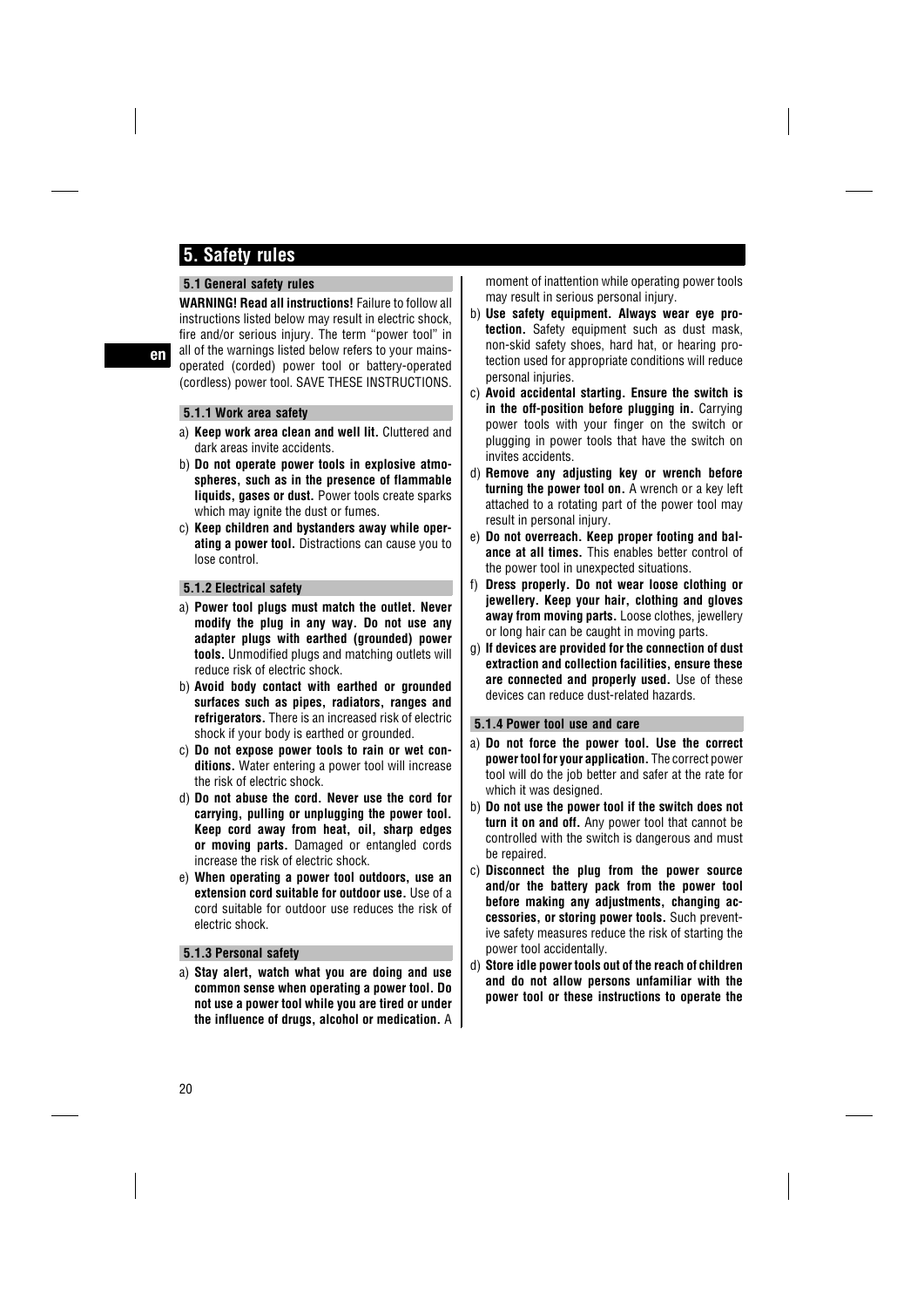**power tool.** Power tools are dangerous in the hands of untrained users.

- e) **Maintain power tools. Check for misalignment or binding of moving parts, breakage of parts and any other condition that may affect the power tool's operation. If damaged, have the power tool repaired before use.** Many accidents are caused by poorly maintained power tools.
- f) **Keep cutting tools sharp and clean.** Properly maintained cutting tools with sharp cutting edges are less likely to bind and are easier to control.
- g) **Use the power tool, accessories and tool bits etc., in accordance with these instructions and in the manner intended for the particular type of power tool, taking into account the working conditions and the work to be performed.** Use of the power tool for operations different from those intended could result in a hazardous situation.

#### **5.1.5 Service**

a) **Have your power tool serviced by a qualified repair person using only identical replacement parts.** This will ensure that the safety of the power tool is maintained.

#### **5.2 Additional safety instructions**

#### **5.2.1 Personal safety**

- a) **Wear ear protectors.** Exposure to noise can cause hearing loss.
- b) **Use auxiliary handles supplied with the tool.** Loss of control can cause personal injury.
- c) **Always hold the power tool securely with both hands on the grips provided. Keep the grips dry, clean and free from oil and grease.**
- d) **Wear a dust mask.**
- e) **Improve the blood circulation in your fingers by relaxing your hands and exercising your fingers during breaks between working.**
- f) **Always lead the supply cord and extension cord away from the power tool to the rear while working.** This helps to avoid tripping over the cord while working.

#### **5.2.2 Power tool use and care**

a) **Secure the workpiece. Use clamps or a vice to secure the workpiece.** The workpiece is thus held more securely than by hand and both hands remain free to operate the power tool.

b) **Check that the insert tools used are compatible with the chuck system and that they are secured in the chuck correctly.**

**en**

c) **Always work from a secure, safe stance.**

#### **5.2.3 Electrical safety**



- a) **Before beginning work, check the working area (e.g. using a metal detector) to ensure that no concealed electric cables or gas and water pipes are present.** External metal parts of the power tool may become live, for example, when an electric cable is damaged accidentally. This presents a serious risk of electric shock.
- b) **Check the power tool's supply cord at regular intervals and have it replaced by a qualified specialist if found to be damaged. Check extension cords at regular intervals and replace them if found to be damaged. Do not touch the supply cord or extension cord if it is damaged while working. Disconnect the supply cord plug from the power outlet.** Damaged supply cords or extension cords present a risk of electric shock.
- c) **Dirty or dusty power tools which have been used frequently for work on conductive materials should be checked at regular intervals at a Hilti Service Center.** Under unfavorable circumstances, dampness or dust adhering to the surface of the power tool, especially dust from conductive materials, may present a risk of electric shock.
- d) **When working outdoors with an electric tool check to ensure that the tool is connected to the electric supply by way of a ground fault circuit interrupter (RCD) with a rating of max. 30 mA (tripping current).** Use of a ground fault circuit interrupter reduces the risk of electric shock.
- e) **Use of a ground fault circuit interrupter (RCD residual current device) with a maximum tripping current of 30 mA is recommended.**

#### **5.2.4 Work area**

- a) **Ensure that the workplace is well lit.**
- b) **Ensure that the workplace is well ventilated.** Exposure to dust at a poorly ventilated workplace may result in damage to the health.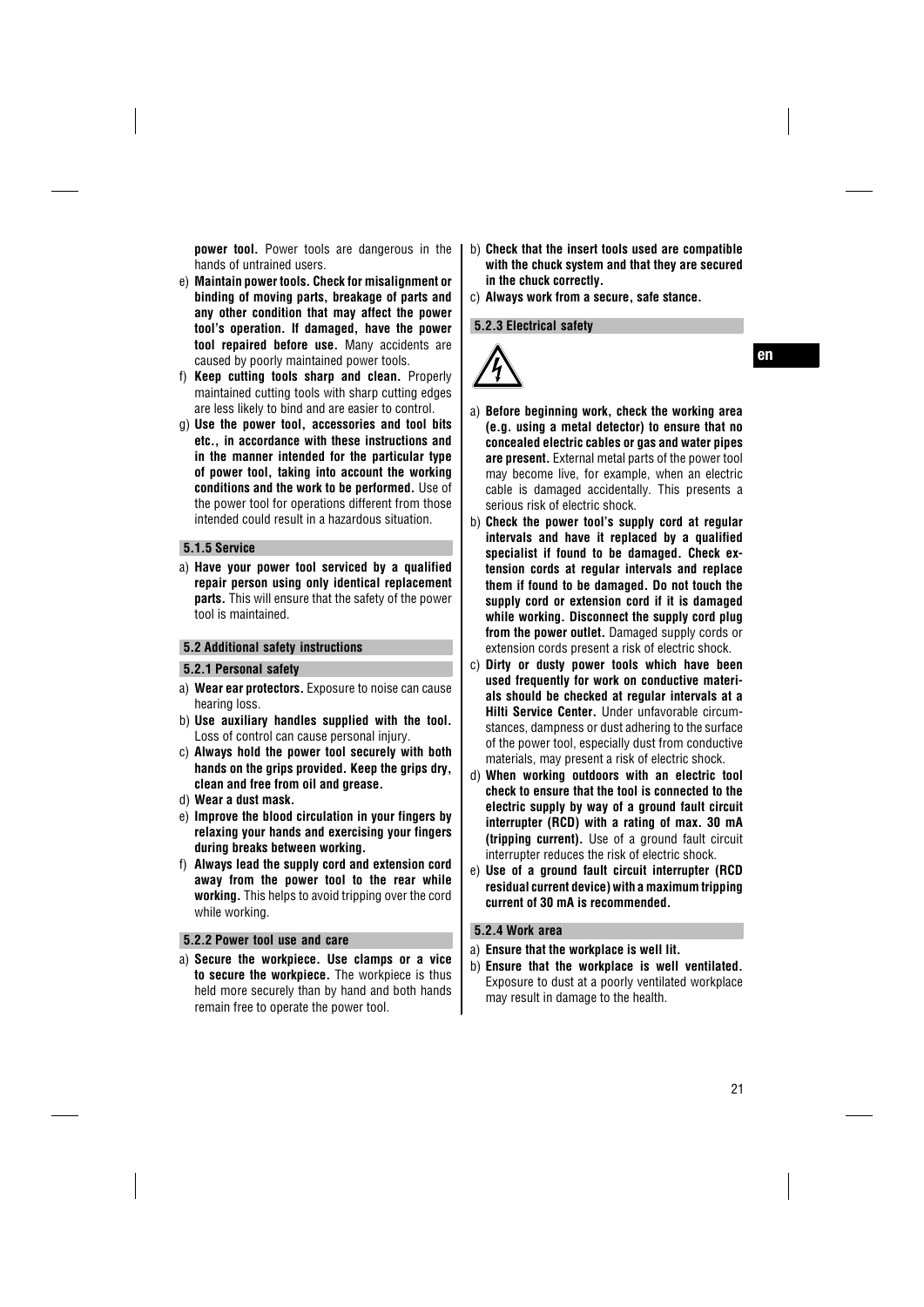c) **If the work involves breaking right through, take the appropriate safety measures at the opposite side**. Parts breaking away could fall out and / or fall down and injure other persons.

**5.2.5 Personal protective equipment**



**The user and any other persons in the vicinity must wear suitable eye protection, a hard hat, ear pro-**

#### **6. Before use**



#### **6.1 Fitting and adjusting the side handle 2**

- 1. Disconnect the supply cord plug from the power outlet.
- 2. Release the side handle clamping band by turning the knob.

**tection, protective gloves and breathing protection while the power tool is in use.**

- 3. Slide the side handle clamping band over the chuck and onto the cylindrical section at the front end of the power tool.
- 4. Pivot the side handle into the desired position.
- 5. Secure the side handle by turning the knob.

## **6.2 Unlocking the tool (theft protection system) NOTE**

See section "Using the TPS theft protection system".

**6.3 Use of extension cords and generators or transformers**

Please refer to section 2 "Description".

## **7. Operation**





**7.1 Preparing for use CAUTION**

**have sharp edges.**

**Wear protective gloves when changing insert tools as the insert tools get hot through use and they may**

## **DANGER**

**Always hold the power tool securely with both hands on the grips provided. Keep the grips dry, clean and free from oil and grease.**

22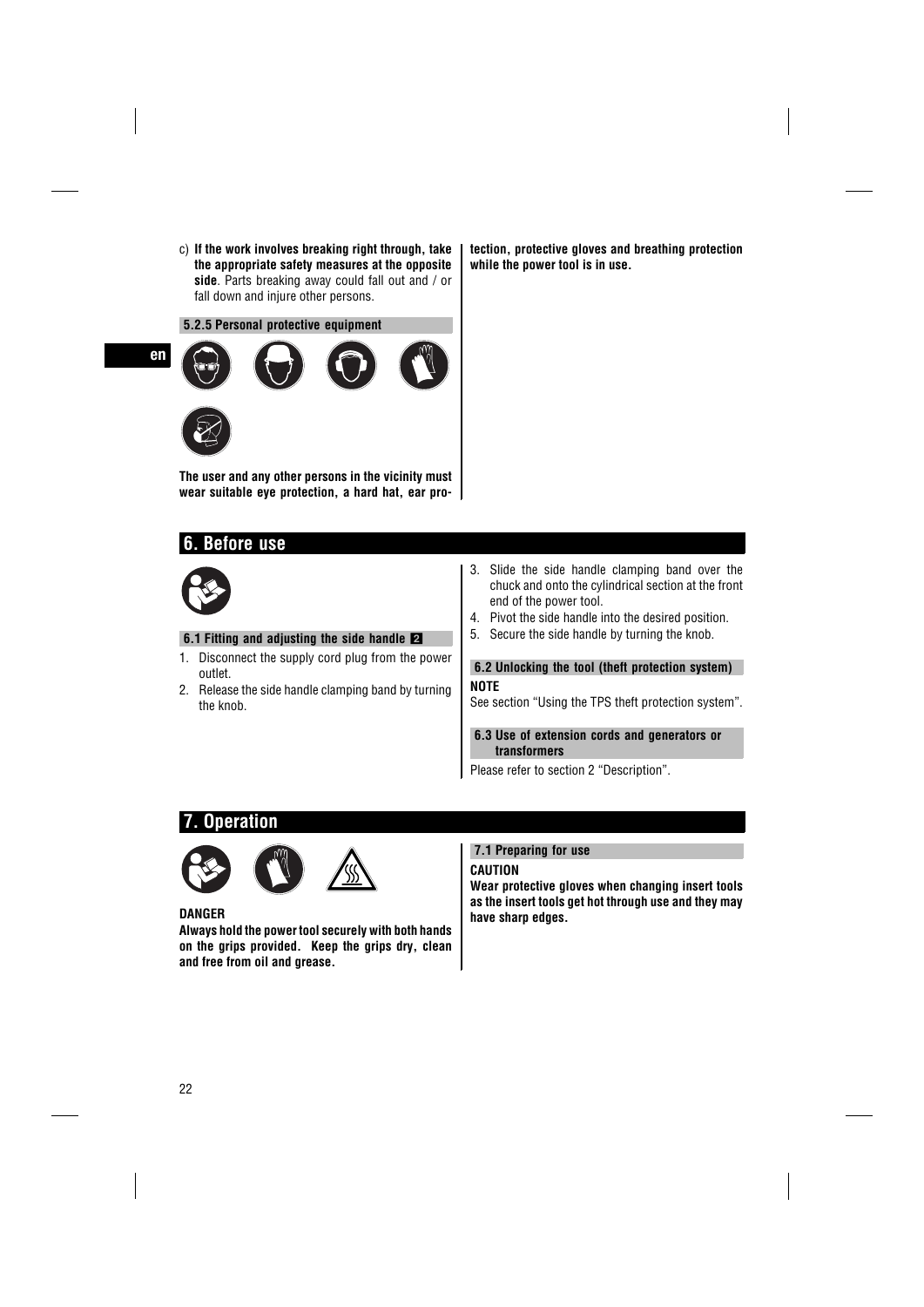#### **7.1.1 Fitting the insert tool 3**

- 1. Disconnect the supply cord plug from the power outlet.
- 2. Check that the connection end of the insert tool is clean and lightly greased. Clean it and grease it if necessary.
- 3. Check that the sealing lip of the dust shield is clean and in good condition. Clean the dust shield if necessary or have it replaced if the sealing lip is damaged.
- 4. Push the insert tool into the chuck and rotate it while applying slight pressure until it engages in the guide grooves.
- 5. Push the insert tool further into the chuck until it is heard to engage.
- 6. Check that the insert tool has engaged correctly by pulling it.

#### **7.1.2 Removing the insert tool 21**

- 1. Disconnect the supply cord plug from the power outlet.
- 2. Open the chuck by pulling back the insert tool locking sleeve.
- 3. Pull the insert tool out of the chuck.

## **7.2 Operation**



#### **CAUTION**

Working on the material may cause it to splinter. **Wear eye protection and protective gloves. Wear breathing protection if no dust removal system is used.** Splintering material presents a risk of injury to the eyes and body.

#### **CAUTION**

The work generates noise. **Wear ear protectors.** Exposure to noise can cause hearing loss.

## **7.2.1 TPS theft protection system (optional) NOTE**

The power tool may be equipped with the optional theft protection system. If the power tool is equipped with this feature, it can be unlocked and made ready for operation only through use of the corresponding TPS key.

#### **7.2.1.1 Unlocking the power tool 5**

- 1. Plug the supply cord into the power outlet. The yellow theft protection indicator LED blinks. The power tool is now ready to receive the signal from the TPS key.
- 2. Hold the TPS key or the TPS watch strap buckle against the lock symbol. The power tool is unlocked as soon as the yellow theft protection indicator LED no longer lights.

**NOTE** If, for example, the electric supply is briefly interrupted due to a power failure or disconnected when moving to a different workplace, the power tool remains ready for operation for approx. 20 minutes. In the event of a longer interruption, the TPS key must be used again to unlock the power tool.

#### **7.2.1.2 Activation of the theft protection system for the power tool**

## **NOTE**

Further detailed information on activation and use of the theft protection system can be found in the operating instructions for the theft protection system.

## **7.2.2 Chiseling**

## **NOTE**

Working at low temperatures: The hammering mechanism works only when the power tool has reached a minimum operating temperature. Bring the chisel into contact with the base material and allow the power tool to run under no load until the minimum operating temperature is reached. If necessary, repeat this procedure until the hammering mechanism begins to operate.

#### **NOTE**

The chisel can be adjusted to 24 different positions (in 15° increments). This ensures that flat chisels and shaped chisels can always be set to the optimum working position.

#### **7.2.2.1 Chisel position adjustment** 6 **CAUTION**

Do not operate the power tool when the selector switch is set to "Chisel adjustment".

1. Disconnect the supply cord plug from the power outlet.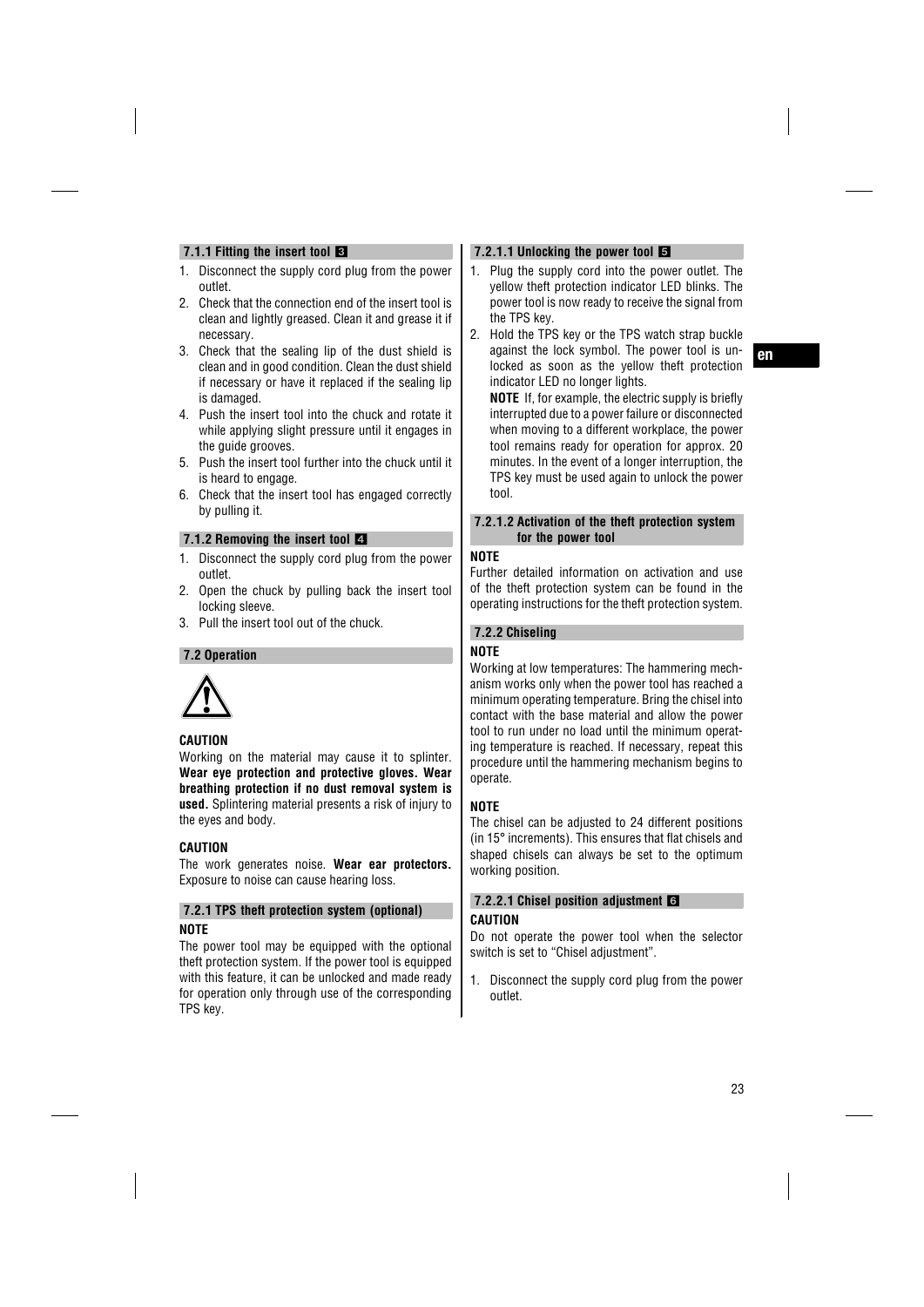- 2. Turn the function selector switch until it engages in the "Chisel adjustment" position.
- 3. Rotate the chisel to the desired position.
- 4. Turn the function selector switch to the "chiseling" position.
- 5. Rotate the chisel until it engages. Do not operate the function selector switch while the motor is running.

#### **7.2.3 Locking the control switch**

When chiseling, the control switch can be locked in the "on" position.

#### **7.2.3.1 Locking the control switch**

- 1. Press the control switch fully.
- 2. Press the control switch lock fully. The lock is positioned on the inside of the upper control switch.

**NOTE** The power tool then operates in sustained mode.

#### **7.2.3.2 Resetting the control switch**

Press the control switch fully and then release it. The power tool then switches off.

## **8. Care and maintenance**

#### **CAUTION**

**Disconnect the supply cord plug from the power outlet.**

## **8.1 Care of insert tools**

Clean off dirt and dust deposits adhering to the insert tools and protect them from corrosion by wiping the insert tools from time to time with an oil-soaked rag.

#### **8.2 Care of the power tool**

The outer casing of the power tool is made from impact-resistant plastic. Sections of the grip are made from a synthetic rubber material.

#### **8.3 Service indicator**

#### **NOTE**

The power tool is equipped with a service indicator.

| Indicator       | Constant red light | End of service interval - servicing is due. After the<br>lamp lights for the first time, the power tool may<br>continue to be used for several hours before the<br>automatic cut-out is activated. To ensure that the<br>power tool is always ready for use, it should be<br>returned to Hilti for servicing in good time. |
|-----------------|--------------------|----------------------------------------------------------------------------------------------------------------------------------------------------------------------------------------------------------------------------------------------------------------------------------------------------------------------------|
|                 | Blinking red light | See section "Troubleshooting".                                                                                                                                                                                                                                                                                             |
| 8.4 Maintenance |                    | faultlessly. Do not operate the power tool if parts                                                                                                                                                                                                                                                                        |

## **8.4 Maintenance**

#### **WARNING**

**Repairs to the electrical section of the power tool may be carried out only by trained electrical specialists.**

Check all external parts of the power tool for damage at regular intervals and check that all controls operate

**en**

Never operate the power tool when the ventilation slots are blocked. Clean the ventilation slots carefully using a dry brush. Do not permit foreign objects to enter the interior of the power tool. Clean the outside of the power tool at regular intervals with a slightly damp cloth. Do not use a spray, steam pressure cleaning equipment or running water for cleaning. This may negatively affect the electrical safety of the power tool. Always keep the grip surfaces of the power tool free from oil and grease. Do not use cleaning agents which contain silicone.

are damaged or when the controls do not function faultlessly. If necessary, the power tool should be

repaired by Hilti Service.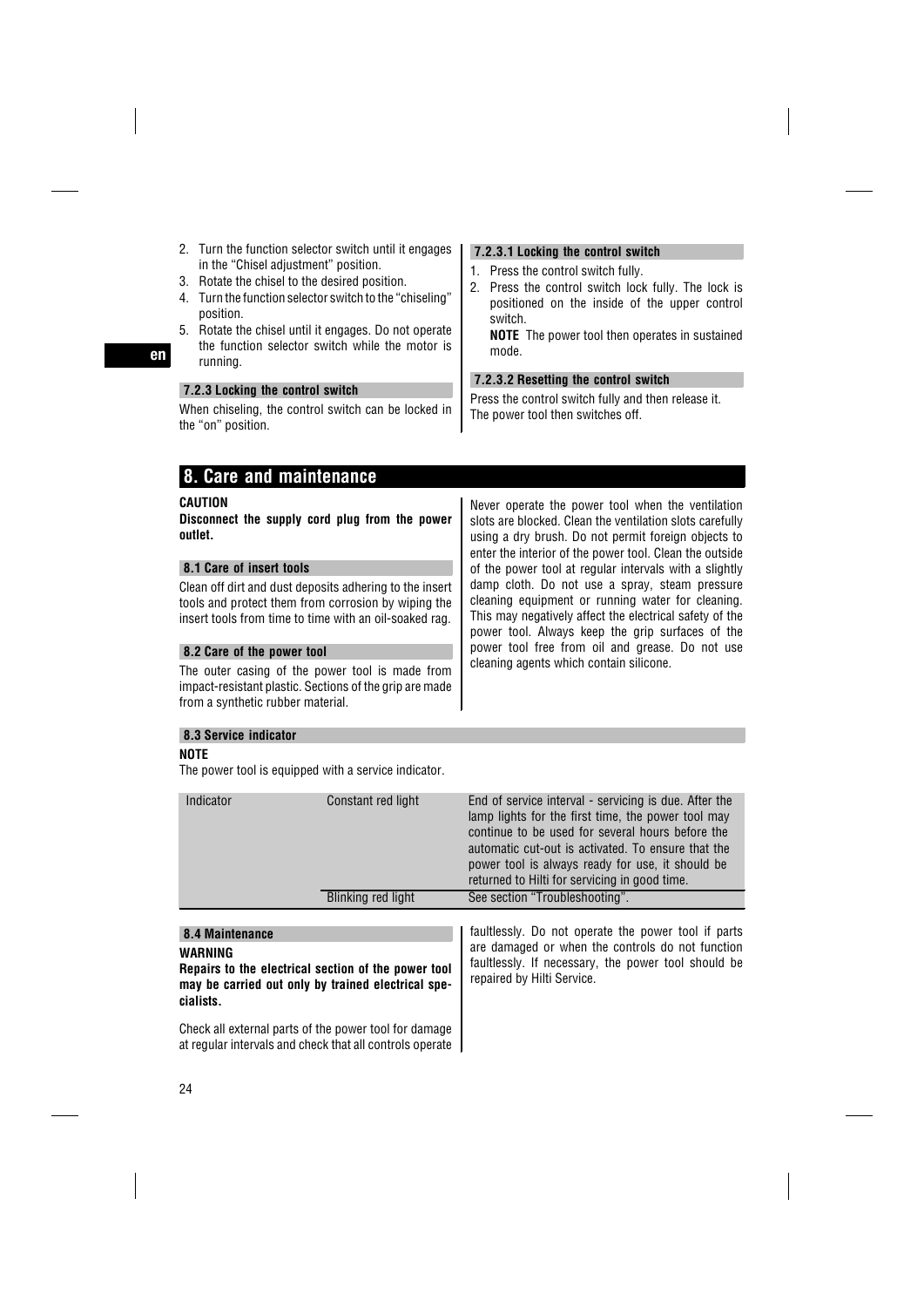## **8.5 Checking the power tool after care and maintenance**

After carrying out care and maintenance work on the power tool, check that all protective and safety devices are fitted and that they function faultlessly.

## **9. Troubleshooting**

**en**

| <b>Fault</b>                                                             | Possible cause                                                                                    | Remedy                                                                                                                                     |
|--------------------------------------------------------------------------|---------------------------------------------------------------------------------------------------|--------------------------------------------------------------------------------------------------------------------------------------------|
| The power tool doesn't start.                                            | Interruption in the electric supply.                                                              | Plug in another electric appliance<br>and check whether it works.                                                                          |
|                                                                          | The supply cord or plug is defective.                                                             | Have it checked by a trained<br>electrical specialist and replaced if<br>necessary.                                                        |
|                                                                          | Generator with sleep mode.                                                                        | Apply a load to the generator by<br>connecting another appliance (e.g.<br>a lamp). Subsequently switch the<br>power tool off and on again. |
|                                                                          | Other electrical fault.                                                                           | Have it checked by a trained<br>electrical specialist.                                                                                     |
|                                                                          | The electronic restart interlock is<br>activated after an interruption in the<br>electric supply. | Switch the power tool off and on<br>again.                                                                                                 |
| No hammering action.                                                     | The power tool is too cold.                                                                       | Allow the power tool to warm<br>up to the minimum operating<br>temperature.<br>See section: 7.2.2 Chiseling                                |
|                                                                          | A fault has occurred in the power<br>tool.                                                        | If necessary, the power tool should<br>be repaired by Hilti Service.                                                                       |
| The power tool doesn't start<br>and the LED blinks red.                  | A fault has occurred in the power<br>tool.                                                        | If necessary, the power tool should<br>be repaired by Hilti Service.                                                                       |
| The power tool doesn't start<br>and the LED lights red.                  | The carbon brushes are worn.                                                                      | Have it checked by a trained<br>electrical specialist and replaced if<br>necessary.                                                        |
| The power tool doesn't start<br>and the indicator lamp blinks<br>yellow. | The power tool has not been<br>unlocked (power tools with optional<br>theft protection system).   | Use the TPS key to unlock the power<br>tool.                                                                                               |
| The power tool doesn't achieve<br>full power.                            | The extension cord's conductor<br>cross section is inadequate.                                    | Use an extension cord with an<br>adequate conductor cross section.<br>(Please refer to "Before use".)                                      |
|                                                                          | The control switch is not pressed<br>fully.                                                       | Press the control switch as far as it<br>will go.                                                                                          |
| The chisel can't be released<br>from the chuck.                          | The chuck is not pulled back fully.                                                               | Pull the chuck back as far as it will<br>go and remove the insert tool.                                                                    |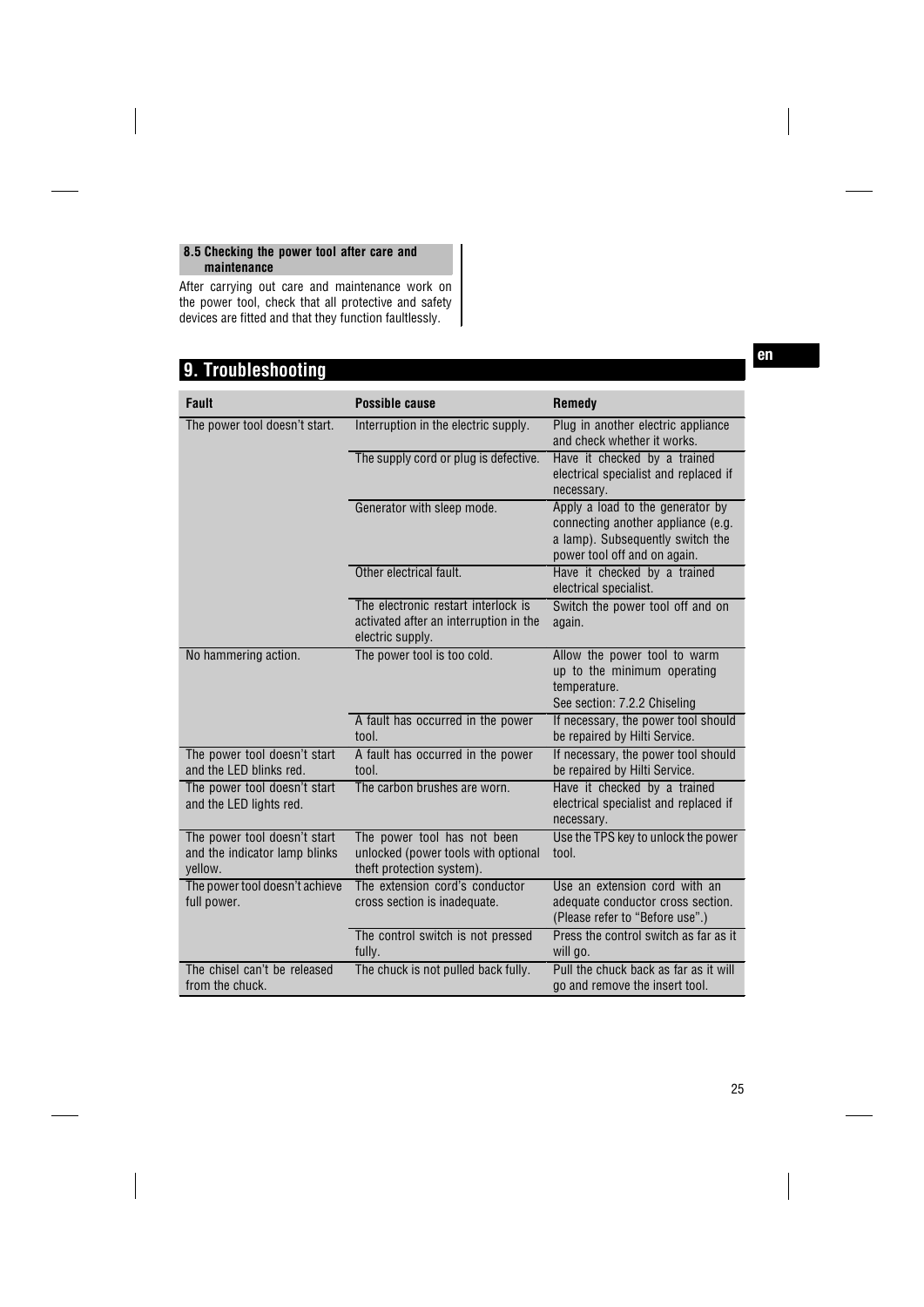## **10. Disposal**



Most of the materials from which Hilti tools or machines are manufactured can be recycled. The materials must be correctly separated before they can be recycled. In many countries, Hilti has already made arrangements for taking back your old tools for recycling. Please ask your Hilti customer service department or Hilti representative for further information.



For EC countries only

Disposal of electric tools together with household waste is not permissible.

In observance of European Directive 2002/96/EC on waste electrical and electronic equipment and its implementation in accordance with national law, electric tools that have reached the end of their life must be collected separately and returned to an environmentally compatible recycling facility.

## **11. Manufacturer's warranty - tools**

Hilti warrants that the tool supplied is free of defects in material and workmanship. This warranty is valid so long as the tool is operated and handled correctly, cleaned and serviced properly and in accordance with the Hilti Operating Instructions, and the technical system is maintained. This means that only original Hilti consumables, components and spare parts may be used in the tool.

This warranty provides the free-of-charge repair or replacement of defective parts only over the entire lifespan of the tool. Parts requiring repair or replacement as a result of normal wear and tear are not covered by this warranty.

**Additional claims are excluded, unless stringent national rules prohibit such exclusion. In particular, Hilti is not obligated for direct, indirect, incidental or consequential damages, losses or expenses in connection with, or by reason of, the use of, or inability to use the tool for any purpose. Implied warranties of merchantability or fitness for a particular purpose are specifically excluded.**

For repair or replacement, send the tool or related parts immediately upon discovery of the defect to the address of the local Hilti marketing organization provided.

This constitutes Hilti's entire obligation with regard to warranty and supersedes all prior or contemporaneous comments and oral or written agreements concerning warranties.

| <b>12. EC declaration of conformity</b> |                     |
|-----------------------------------------|---------------------|
| Designation:                            | <b>Breaker</b>      |
| Type:                                   | TE 500 / TE 500-AVR |
| Year of design:                         | 2006                |

We declare, on our sole responsibility, that this product complies with the following directives and standards: 89/336/EEC, 98/37/EC, 2000/14/EC, EN 60745‑1, EN 60745‑2‑6, EN 55014‑1, EN 55014‑2, EN 61000‑3‑2, EN 61000‑3‑3.

**en**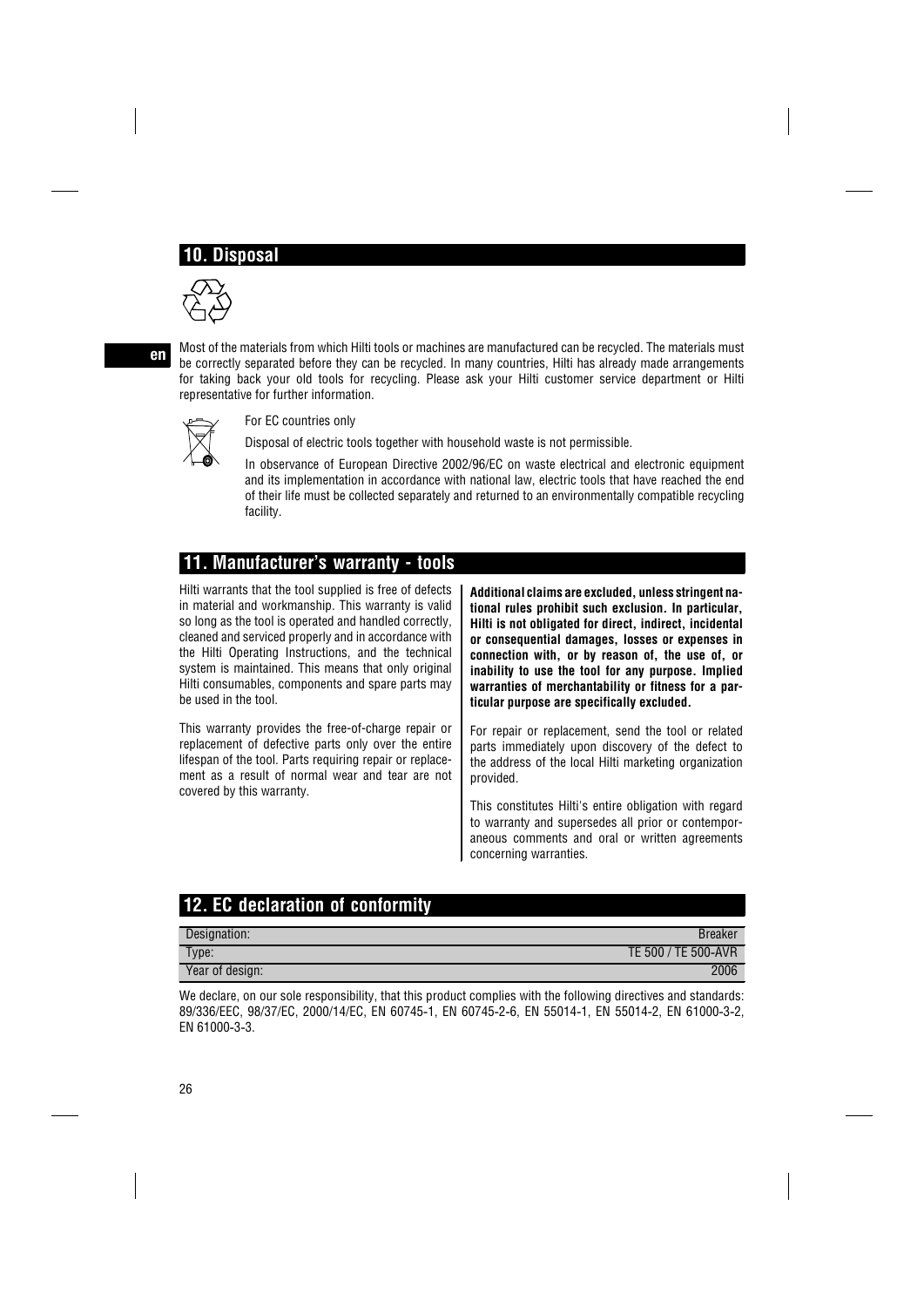| Measured sound power level, TE 500, L <sub>wa</sub>        | 97 dB/1pW                  |
|------------------------------------------------------------|----------------------------|
| Guaranteed sound power level, TE 500, L <sub>WAd</sub>     | 99 dB/1pW                  |
| Conformity assessment procedure                            | 2000/14/EC annex VI        |
| Authorized assessment office (0044)                        | <b>TUV NORD CERT GmbH</b>  |
|                                                            | Hannover office            |
|                                                            | Am TÜV 1                   |
|                                                            | 30519 Hannover             |
|                                                            | Germany                    |
| EU conformity assessment no.                               | CE 0044 - 310 06 009 6 001 |
| Measured sound power level, TE 500-AVR, L <sub>wa</sub>    |                            |
|                                                            | 97 dB/1pW                  |
| Guaranteed sound power level, TE 500-AVR, L <sub>WAd</sub> | 99 dB/1pW                  |
| Conformity assessment procedure                            | 2000/14/EC annex VI        |
| Authorized assessment office (0044)                        | <b>TUV NORD CERT GmbH</b>  |
|                                                            | Hannover office            |
|                                                            | Am TUV 1                   |
|                                                            | 30519 Hannover             |
|                                                            | Germany                    |

**Hilti Corporation**<br>**Lett** Man

**Peter Cavada Matthias Gillner** Head of BU Quality and Process Management Executive Vice President Business Area Electric Tools & Accessories Business Area Electric Tools & Accessories 06 2006 06 2006

**en**

 $\overline{\phantom{a}}$ 

 $\begin{array}{c} \hline \end{array}$